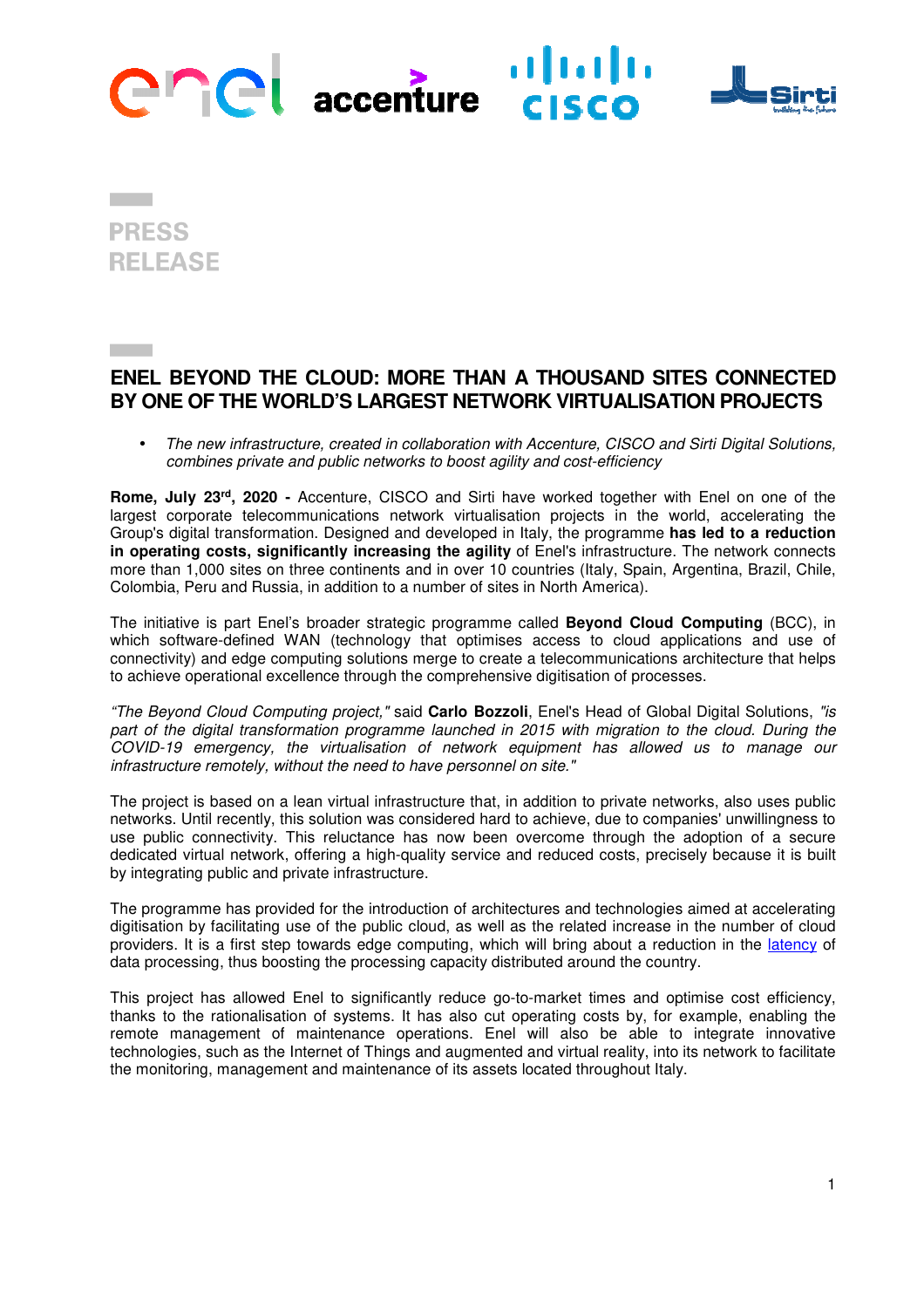

Proof of the new infrastructure's potential and agility was provided during the response to the COVID-19 crisis, as Enel swiftly enabled its more than 37,000 employees to work remotely, allowing them to access corporate applications and collaborate securely.

The new infrastructure was built by Enel Global Digital Solutions, working in partnership with Accenture, Cisco and Sirti. Accenture supported management of the transformation programme and implementation of the centralised component of the infrastructure, which has innovative features provided by Cisco's Viptela SD-WAN technology. Cisco also contributed to the network's executive design, while Sirti Digital Solutions supported implementation of the distributed component of the new architecture throughout Italy and the migration of network services.

###

#### **Enel**

Enel is a multinational power company and a leading integrated player in the global power, gas and renewables markets. It is the largest European utility by ordinary EBITDA, and is present in over 30 countries worldwide, producing energy with over 88 GW of managed capacity. Enel distributes electricity through a network of over 2.2 million kilometers, and with around 74 million business and household end users globally, the Group has the largest customer base among its European peers. Enel's renewables arm Enel Green Power is the world's largest renewable private player, managing over 46 GW of wind, solar, geothermal and hydropower plants in Europe, the Americas, Africa, Asia and Oceania.

### **Accenture**

Accenture is a leading global professional services company, providing a broad range of services in strategy and consulting, interactive, technology and operations, with digital capabilities across all of these services. We combine unmatched experience and specialized capabilities across more than 40 industries — powered by the world's largest network of Advanced Technology and Intelligent Operations centers. With 513,000 people serving clients in more than 120 countries, Accenture brings continuous innovation to help clients improve their performance and create lasting value across their enterprises. Visit us at www.accenture.com.

### **Cisco**

Cisco (NASDAQ: CSCO) is the worldwide leader in technology that powers the Internet. Cisco inspires new possibilities by reimagining your applications, securing your data, transforming your infrastructure, and empowering your teams for a global and inclusive future. Discover more on The Network and follow us on Twitter.

### **Sirti**

Sirti is an innovation hub in the field of network infrastructure development. Founded in 1921, it operates in the sectors of Telecommunications, Energy, Transportation and Digital Solutions with about 4,100 employees. Sirti is also a successful player at international level in Europe and the Middle East.

# # #

#### **Contacts**

**Enel Media Relations**  T +39 06 8305 5699 **ufficiostampa@enel.com enel.com**